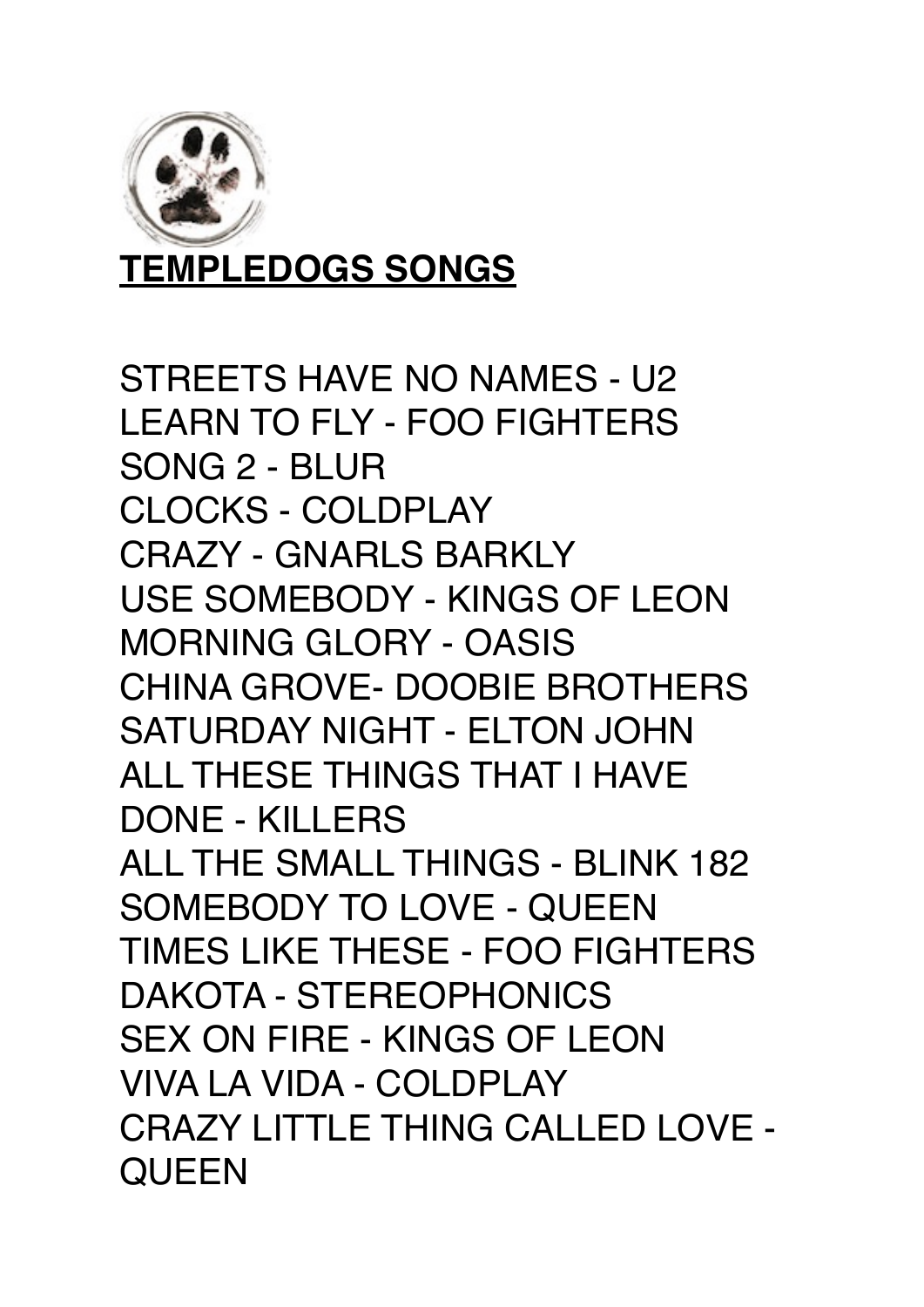ALL DAY AND ALL OF THE NIGHT - KINKS LONG ROAD TO RUIN - FOO FIGHTERS KING OF THE MOUNTAIN - MIDNIGHT OIL MESSAGE IN A BOTTLE - POLICE MR BRIGHTSIDE - KILLERS A TOWN CALLED MALICE - THE JAM GET BACK - BEATLES SCAR TISSUE - RHCP WE ARE THE CHAMPIONS - QUEEN LISTEN TO THE MUSIC - DOOBIE **BROTHERS** YELLOW - COLDPLAY UPTOWN FUNK - BRUNO MARS THE WAY YOU MAKE ME FEEL - MJ GET LUCKY - DAFT PUNK BILLIE JEAN - MJ BROWN SUGAR - ROLLING STONES TAKING CARE OF BUSINESS - BTO SWEET HOME ALABAMA - LYNYRD **SKYNYRD** BROWN EYED GIRL - VAN MORRISON 500 MILES - PROCLAIMERS